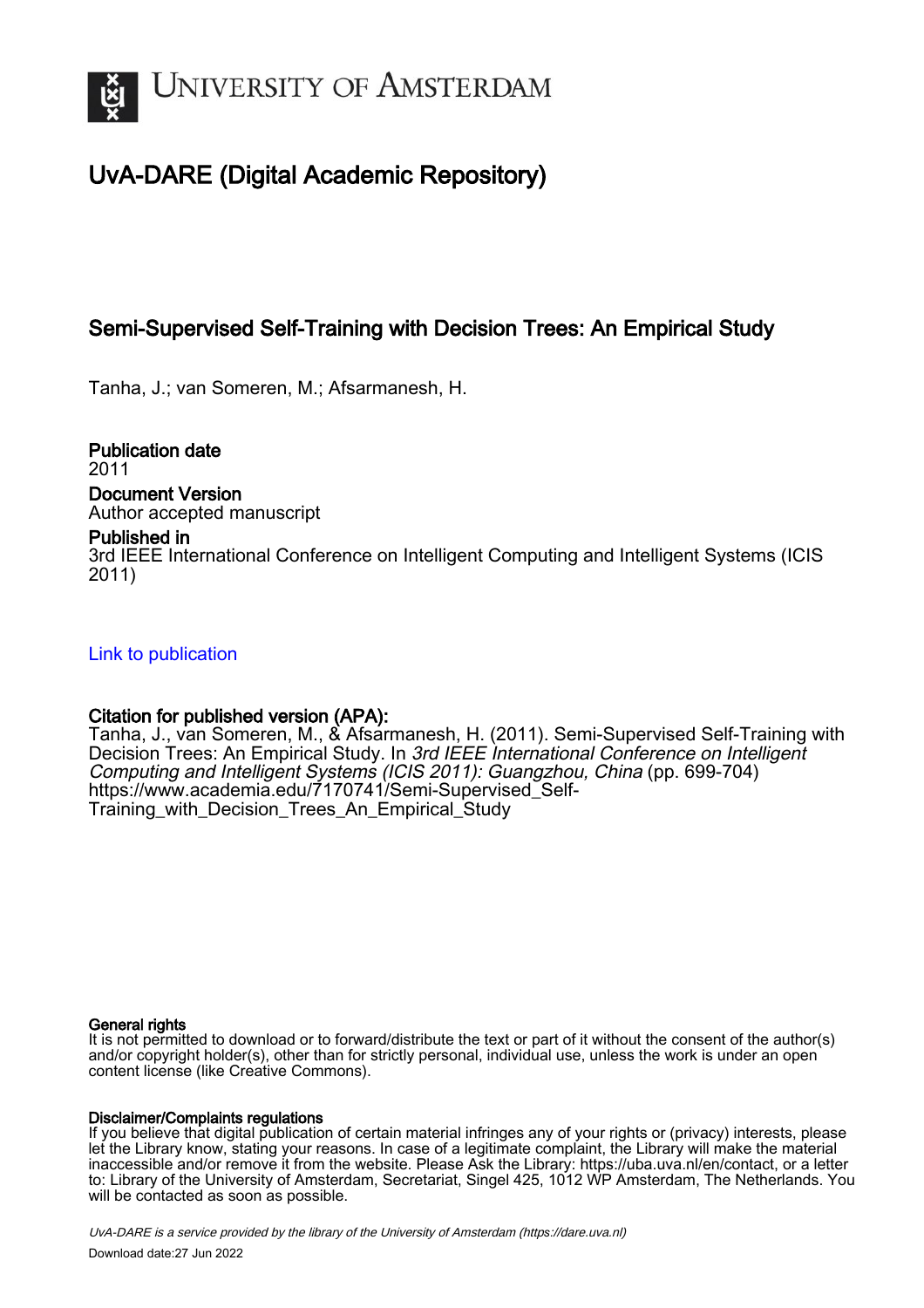# Semi-Supervised Self-Training with Decision Trees: An Empirical Study

Jafar Tanha, Maarten van Someren, and Hamideh Afsarmanesh Computer science Department,University of Amsterdam, The Netherlands J.Tanha,M.W.vanSomeren,h.afsarmanesh@uva.nl

*Abstract*—We consider semi-supervised learning, using a pool of unlabeled data to augment performance of a supervised learning algorithm. In particular, we consider semi-supervised learning with decision tree learners. Experiments show that standard decision tree learners do not perform well when used as "base" classifier in semi-supervised learning by self-training. We argue that this is because they provide poor probability estimates with their classifications. Decision tree as the "base" classifier in self-training faces two obstacles to producing a good ranking of instances: the first is that the sample size on the leaves is almost always small, and the second is that all instances at a leaf get the same probability. This leads to poor selection of new labeled data during self-training. In this paper, we study the effect of four improvements to the standard decision tree learners: Grafting, Reduced pruning, Naive Bayes Tree, and Laplacian Correction. Experiments show that these improvements are helpful in the selection step of self-training where the selection of most reliable predictions is done for next iteration by self-training.

*Index Terms*—Semi-Supervised Learning, Self-training, Grafted Decision Tree, Probability Estimation, Naive Bayes Tree

#### I. INTRODUCTION

Supervised learning methods are effective when there are sufficient labeled instances to construct classifiers. Labeled instances however are often difficult, expensive, or time consuming to obtain, because they require empirical research or experienced human annotators. Meanwhile in many practical domains, such as medical domains, speech recognition, webpage classification and text mining, there is a large supply of unlabeled instances. Semi-supervised learning methods use both labeled and unlabeled instances. Often semi-supervised learning achieves a better accuracy than supervised learning which is only trained on the labeled data.

There are several different kinds of semi-supervised learning methods, for example Expectation Maximization, graph-based, mixture models, self-training, and co-training methods. In this paper we focus on self-training as one of the widely used semi-supervised learning method in many domains. In selftraining the learning process employs its own predictions to teach itself. An advantage of self-training is that it can easily be combined with any supervised learning algorithm as base learner [1]. The self-training procedure "wraps" around the "base" learner without changing its inner workings.

Here we consider decision tree classifiers as the "base" learner in self-training. Decision trees are found to be the best classifier in many diverse domains such as medical diagnosis or speech recognition [2], [3]. An additional benefit is the comprehensibility of the resulting trees. However, as we shall see, standard decision tree learning algorithms are not suitable for self-training, see the results in Figure 3. We suspect that the reason is that decision trees provide poor probability estimates [4]. Decision trees as the "base" classifier in self-training faces two obstacles to producing a good ranking of instances: the first is that the sample size on the leaves is almost always small, and the second is that all instances at a leaf get the same probability. Therefore, selecting newly-labeled data in self-training is error-prone.

We consider several solutions for the above problems: reduced pruning, grafting, smoothing by the Laplacian correction and using a Naive Bayes classifier at the leaf of a decision tree, the NBTree algorithm. Experiments show that the performance of self-training is improved by such measures.

The rest of this paper is organized as follows. Section II outlines the related work on semi-supervised learning. In section III, decision tree classifiers as the supervised learner in self-training are presented. In section IV we address the four improvements for self-training. In section V, the setting of our experiments on the UCI datasets are addressed. The results of supervised learning on datasets are addressed in section V-A. Finally, in section VI, we address our conclusions.

#### II. RELATED WORK

Often semi-supervised learning methods use a generative model for the classifier and employ Expectation Maximization (EM) [5] to estimate the labels, for examples by a mixture of Gaussian [6] and a mixture of experts [7]. Vapnik, [8] gives both theoretical and experimental evidence on Transductive Support Vector Machines (TSVM) as another useful method for semi-supervised learning. There are also graphbased models for semi-supervised data [9]. Unlike the other semi-supervised learning method, the self-training method can easily be used with any supervised learning algorithm [1]. Selftraining, as a single-view semi-supervised learning method, has been widely used in diverse domains, such as, Natural Language Processing [10][11].

In [12] a semi-supervised approach to training object detection systems based on self-training shows that a model trained from a small number of labeled instances can achieve results comparable to a model trained in the supervised manner using a much larger set of labeled instances. A self-training semisupervised support vector machine (SVM) algorithm proposed in [13] applies it to a dataset collected from a P300-based brain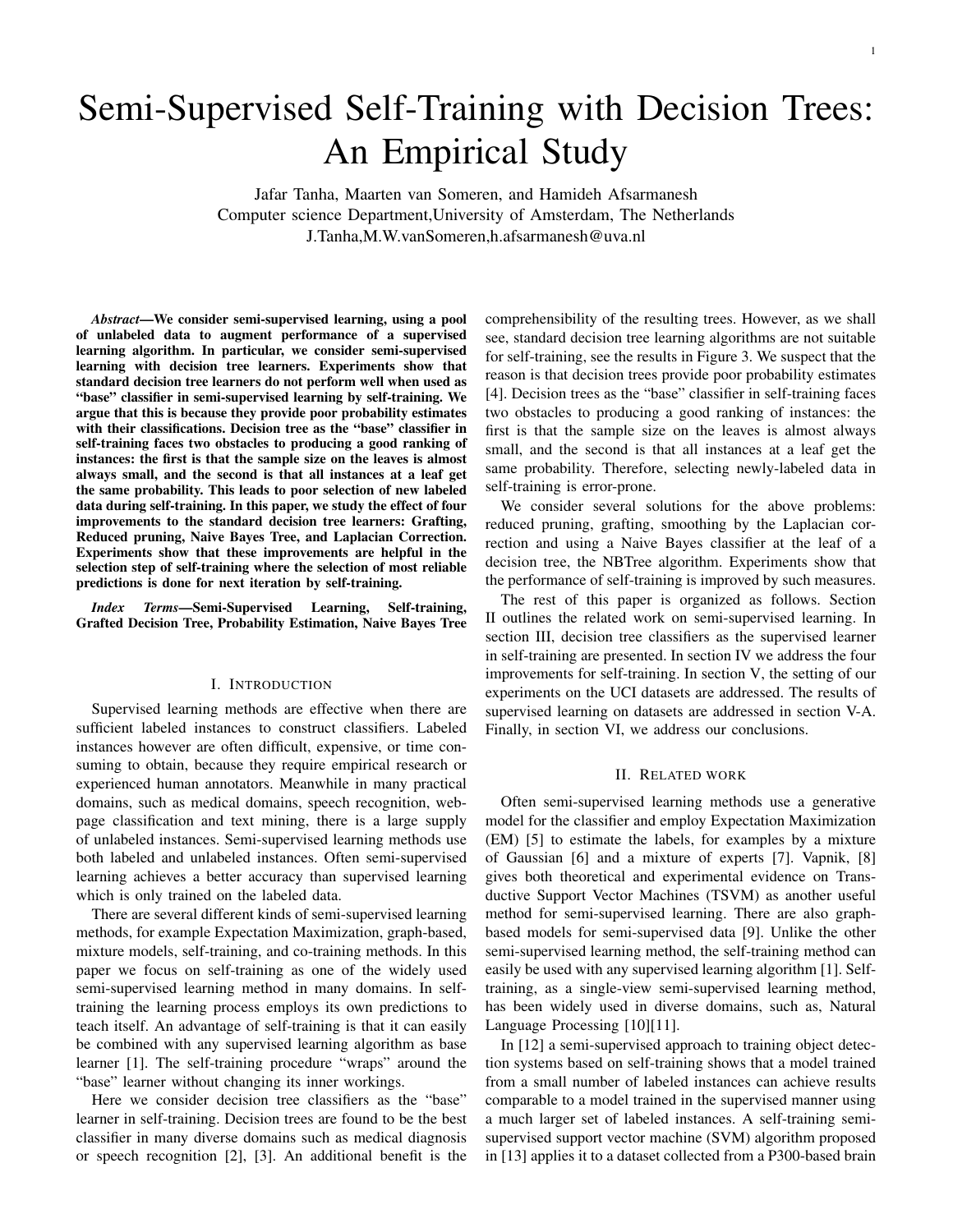computer interface (BCI) speller. This significantly reduced training effort of the P300-based BCI speller.

In [11] a semi-supervised self-training approach using a hybrid of Naive Bayes and decision trees is used to classify sentences as subjective or objective. Provost and Domingos [4] presented a few techniques to modify the C4.5 decision tree learner for better probability estimation. First, they use Laplace correction at leaves, probability estimates are smoothed towards the prior probability distribution. Second, by turning off pruning in C4.5, decision trees generate larger trees to give more precise probability estimation. The resulting method is called C4.4.

Semi-supervised learning methods tend to find informative unlabeled instances such that with labeling them and adding to the original labeled data,it leads to improve the performance of the classifier. This point is indeed vital for self-training which only uses its own prediction for selecting the unlabeled instances. When the base learner of self-training are decision trees, the selection of unlabel data is more difficult, because in practice decision tree classifiers produce poor probability estimates. In this paper we propose the additional methods to improve the probability estimation and explore the effect in a wider range of domains.

## III. SELF-TRAINING WITH DECISION TREE LEARNING

The best-known algorithm for building decision trees is C4.5 [14]. Decision Tree learning algorithms are among the most popular in practice and in many applications they are found to achieve the best accuracy, see for example [15]. A self-training algorithm uses its own predictions to obtain new labeled training data, see Figure 1. A "base" learner is first trained with a small number of labeled instances, the initial training set. The classifier is then used to predict the labels for the unlabeled instances (prediction step). In the next step, a subset S of the unlabeled instances, together with their predicted labels, is selected to augment the labeled instances (selection step). Typically, S consists of a few unlabeled instances with high confidence predictions. Bad selection in this step will reduce the performance. The classifier is then retrained on the new set of labeled instances, and the procedure is repeated (re-training step).

The selection function in Figure 1 tends to find a subset of the unlabeled instances based on confidence. The selected subset  $S$  of unlabeled instances includes the high-confidence predictions in each iteration of the training process. This is important because a misclassified prediction will propagate to further classification error. In each iteration the newly highconfidence labeled instances are added to the original labeled data. The number of iteration in Figure 1 depends on the threshold  $T$ . In the rest we study the selection strategy of self-training, particularly when the base learner is the decision tree.

#### IV. IMPROVING SELF-TRAINING BY IMPROVING PROBABILITY ESTIMATES

Our hypothesis is that decision tree learners do not provide good indications of the confidence in their classifications.

```
Self-Training (L, U, F)
Input: L,U are labeled and unlabeled data;
       F is underlying classifier;
       T is the threshold for selection;
Initial:
       T=C //Threshold for confidence;
       L =Labeled data,U=Unlabeled data;
       While((U!=empty)or(maxIterations))
          Train F on L;
          S =S(U,T,F)//Selection function
            Where S is a set of the
            High-confidence Predictions;
          U = U - S; L = L U S;
Output: L //Original Labeled data+
          //Newly-Labeled Instances
```


The distribution at the leave of a decision tree gives the probability that the instance belongs to the majority class but these probabilities are based on very few data, due to the fragmentation of data over the decision tree. In semisupervised learning this is aggravated by the fact that the sample size of initial training set is small from the beginning, which is characteristic for the semi-supervised learning tasks.

When a decision tree uses a numerical attribute then it splits the range of values. All values in an interval have the same probability of belonging to a class. For many domains this is not optimal. In most domains examples close to the boundary have a higher probability of belonging to a different class than examples that are in the middle of an interval. Also, some leaves may have too few instances to estimate the confidence and other data should be used. In this paper we consider four methods for improving the probability estimates at the leaves of decision trees: Naive Bayes Tree, Grafted Decision Tree, Laplacian Correction and Reduced Pruning.

#### *A. NBTree*

The naive Bayesian tree learner, NBTree [16], combines naive Bayesian classification and decision tree learning. In an NBTree, a local Naive Bayes Classifier is constructed at each leaf of decision tree that is built by a standard decision tree learning algorithm like C4.5. NBTree achieves in some domains higher accuracy than either a Naive Bayes Classifier or a decision tree learner. NBTree uses additional attributes and gives a posterior probability distribution that can be used to estimate the confidence of the classifier.

#### *B. Grafted Decision Tree*

A "grafted decision tree classifier" generates a grafted decision tree from a standard tree. The grafting technique [17] searches for regions of the multidimensional space of attributes that are labeled by the decision tree but that contain no or very sparse training data. These regions are then split by splitting the region that corresponds to a leaf and labeling the empty or sparse areas by the label of the majority above the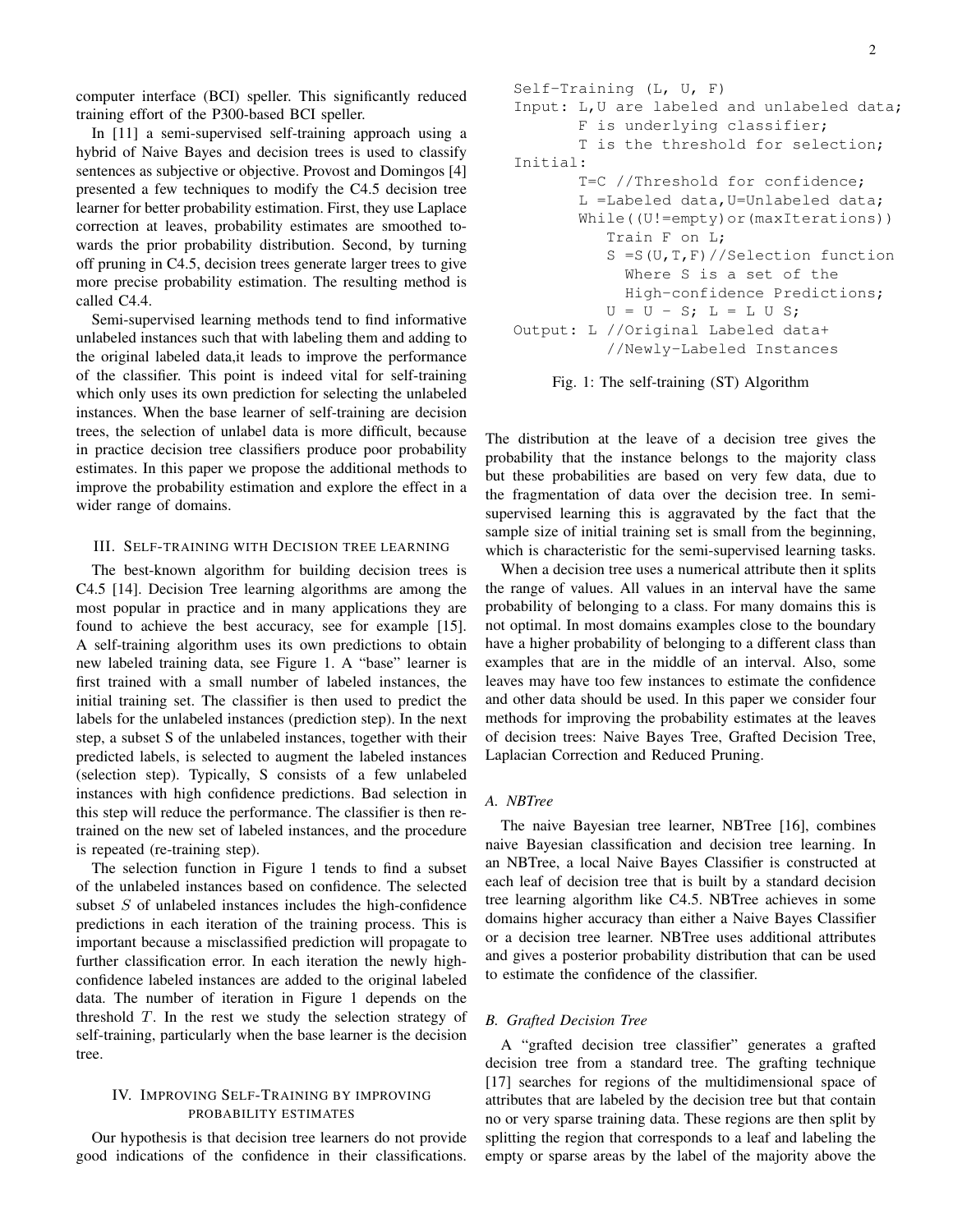

Fig. 2: Grafted Decision tree

previous leaf node. Consider the example in Figure 2. Figure 2(a) shows the resulting tree. As it can be seen, there are two cuts in the decision trees at nodes 11 and 5. After grafting, the branches have increased due to the grafting technique. Figure 2(b) shows the results of grafting and gives the resulting tree. Grafting performs a kind of local "unpruning" for low-density areas. This can improve the resulting model (see [17]). Grafted decision tree implies that grafting gives better decision trees in case of sparse data.

Inspired from [4] that uses Laplacian Correction and No-Pruning in C4.5 for improving probability estimates of decision tree we employ these two improvements in grafted decision tree. These two improvements affect on both the classification accuracy and probability estimates of grafted decision tree. We call the resulting tree C4.4graft. In fact C4.4graft gives better decision tree in case of sparse data and it also improves probability estimates because of using Laplacian correction and No-Pruning. Our experimental results verify these improvements as well, see Figure 5.

#### *C. Laplacian Correction*

The Laplacian correction (or Laplace estimator) is a way of smoothing probability values. In fact smoothing of probability estimates from small samples is a well-studied statistical problem [18]. Assume there are K instances of a class out of N instances at a leaf, and C classes. The Laplacian correction calculates the estimated probability  $P(class)$  as  $(K+1)/(N+C)$ . Therefore, while the frequency estimate yields a probability of 1.0 from K=10, N=10 leaf, for a binary classification problem the Laplace estimate produces a probability of  $(10+1)/(10+2)=0.92$ . For sparse data, the Laplacian correction in the leaves of a tree yields a more reliable estimation that is crucial for the selection step in self-training.

#### *D. Reduced Pruning*

We include an additional methods in our experiments: a decision tree learner that does not do any pruning. Although this indeed introduces the risk of "overfitting", it may be a useful method because of the small amount of training data. In this case, pruning methods can easily produce *under*fitting and Reduced Pruning avoids this.

#### V. EXPERIMENTS WITH UCI DATASETS

Eight UCI datasets [19] are used in our experiments. We selected these because:(i) they involve binary classification and (ii) these are used on several other studies in semi-supervised learning [20]. Information about these datasets is in Table I. All sets have two classes and Perc. represents the percentage of the largest class.

| <b>Dataset</b>  | <b>Attributes</b> | <b>Size</b> | Perc. |
|-----------------|-------------------|-------------|-------|
| Bupa            | 6                 | 345         | 58    |
| Colic           | 22                | 368         | 63    |
| <b>Diabetes</b> | 6                 | 768         | 65    |
| <b>Heart</b>    | 13                | 270         | 55    |
| Hepatitis       | 19                | 155         | 21    |
| Ionosphere      | 34                | 351         | 36    |
| Tic-tac-toe     | 9                 | 958         | 65    |
| Vote            | 16                | 435         | 61    |

TABLE I: Overview of Datasets

For each dataset, about 30 percent of the data are kept as test set, and the rest are used as the pool of training instances with a small amount of labeled and the rest unlabeled data. In this paper we only address the results of the experiments that include only 10% labeled data. We use decision tree classifies as "base" classifier in self-training, which is an inductive semi-supervised learning [1]. J48 (which is Java implementation of C4.5 in WEKA), C4.4, NBTree, C4.4graft, and J48graf are used as the "base" learners in self-training. For our experiments we use the WEKA tool [21] in Java.

#### *A. Decision tree learning algorithms*

First we assess whether decision trees are good classifiers for these domains or not. Decision tree learning gives the highest accuracy in five of the eight domains. We include also the domains for which decision tree learning does not give the best results to see the effect of semi-supervised learning. Our approach is to find solution that self-training benefits from decision tree classifiers, but based on our experiment it does not work well with C4.5 decision tree. we propose four improvements for solving the problem.

#### *B. Self-training with C4.5 decision tree learner*

In the first experiment, we use the J48 decision tree learner as "base" learner and compare this with running it only on the labeled data. Figure 3 shows the classification accuracy of decision tree learning (DT) and decision tree as "base" learner in self-training (ST-DT) respectively. As can be found, there is basically no improvement for self-training. The average improvement over these eight domains is very small, 0.2%.

Based on the self-training process, in each iteration, the selection procedure have to find the high-confidence predictions, but in practice it cannot recognize the correct predictions, because decision tree provides poor probability estimates. As mentioned earlier, two main problems leads to having poor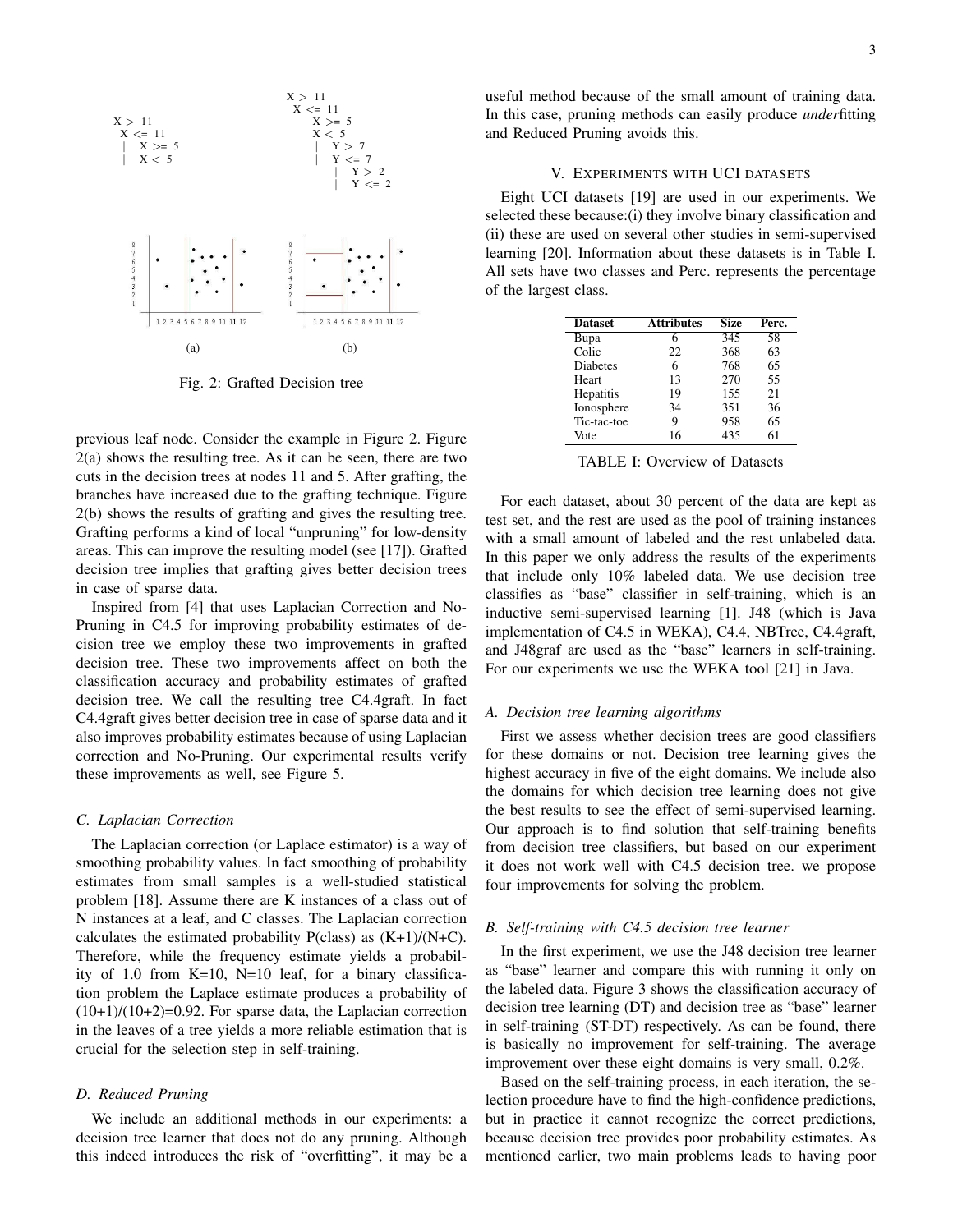

Fig. 3: Self-training with basic decision tree learner

probability estimates in decision tree learners: the first is that the sample size on the leaves is almost always small, and the second is that all instances at a leaf get the same probability. Therefore, finding S in the selection step of selftraining regarding the above two problems is challenging and this may well restrict the accuracy of self-training with C4.5 decision tree. In the following sections we introduce some improvements.

### *C. Self-Training with Laplacian, Grafting, NBTree, and Reduced Pruning*

In this section our goal is to find method that can solve two problems, which mentioned earlier. For achieving this, set of experiments are performed on the self-training with different settings.

| <b>Dataset</b>  | <b>GDT</b> | <b>ST-GDT</b> | DTL  | <b>ST-DTL</b> |
|-----------------|------------|---------------|------|---------------|
| Bupa            | 56.7       | 57            | 56.9 | 70.9          |
| Colic           | 74.7       | 77.8          | 78.5 | 79.7          |
| <b>Diabetes</b> | 66.5       | 70.2          | 68.1 | 69.0          |
| Heart           | 70.2       | 72.3          | 56.7 | 70.9          |
| Hepatitis       | 74.6       | 79.8          | 71.2 | 71.6          |
| Ionosphere      | 81.9       | 82.8          | 80.0 | 82.1          |
| Tic-tac-toe     | 66.5       | 69.4          | 67.1 | 69.1          |
| Vote            | 92.9       | 94.3          | 94.7 | 95.2          |

TABLE II: Performance of Self-Training with Grafting, Laplacian and both

| <b>Dataset</b> | DT-NP | <b>ST-NP</b>      | <b>NBTree</b> | <b>ST-NBTree</b> |
|----------------|-------|-------------------|---------------|------------------|
| Bupa           | 59.2  | $\overline{59.3}$ | 58.7.         | 59.2             |
| Colic          | 74.4  | 76.1              | 69.9          | 72.3             |
| Diabetes       | 65.7  | 67.6              | 70.4          | 72.0             |
| Heart          | 69.8  | 70.8              | 71.7          | 75.7             |
| Hepatitis      | 74.6  | 70.8              | 79.3          | 82.5             |
| Ionosphere     | 82    | 83.1              | 83.1          | 86.8             |
| Tic-tac-toe    | 66.2  | 66.3              | 64.4          | 68.3             |
| Vote           | 92.9  | 94.3              | 89.2          | 90.2             |

TABLE III: Performance of Self-Training with No-Pruning and with NBTree

The results show that both Grafting and the Laplace correction enable the decision tree learner to benefit from unlabeled data. Table II shows the performance of grafted decision tree (GDT), self-training grafted decision tree (ST-GDT), decision tree with Lapacaian (DTL) correction, and self-training decision tree with Laplacian (ST-DTL) correction . Note that



Fig. 4: Performance of No-Pruning Self-Training with increasing proportions of labeled data on Ionosphere and Tic-tac-toe datasets

in each experiment we use supervised learning methods on original labeled data and then apply self-training with the base learners on both labeled and unlabeled data.The results are promising, because the grafting leads to good decision trees.

Another setting for self-training with decision tree is to use No-Pruning tree and to employ the NBTree. Table III depicts the performance of decision tree with No-Pruning (DT-NP), self-training with No-Pruning (ST-NP) decision tree, NBtree and self-training with NBTree (ST-NBTree). The experiment shows that No-Pruning gives a small improvement in accuracy, but the Naive Bayes Tree (NBTree) learner can improve the performance of self-training well and also achieves the highest accuracy for four of the eight domains. For the Ionosphere dataset the self-training with Naive Bayes tree learner reaches the highest accuracy.

NBTree is a different approach to estimating the probability distribution at the node, using all remaining attributes. As a result, it is useful for self-training in the selection step, which is aimed to find a set of high-confidence predictions. Our results verify this approach as well.

Consistent with our hypothesis we see a small but consistent improvement for the self-training versions for decision tree learners with Laplace correction and with grafting. The reason for why switching off pruning improves the effect of self-training is that the decision tree learner indeed seems to "underfit" the data which prevents it from giving good predictions on the unlabeled data because of small size of the tree. As it can be seen in table III, No-Pruning helps selftraining performance. To see if the effect of "No-Pruning" is weakened with increasing numbers of labeled data, we repeat the experiments with larger proportions of labeled data, see Figure 4.

#### *D. Combining improvements*

As an important question for our experiment is: do the effects of grafting, Laplacian correction, No-Pruning, and NBTree add up or not? To answer this question we ran another series of experiments in which all improvements are combined together. The results depict that the new settings improve the performance of self-training much more than the others. We suspect that this is because the effects are not the same